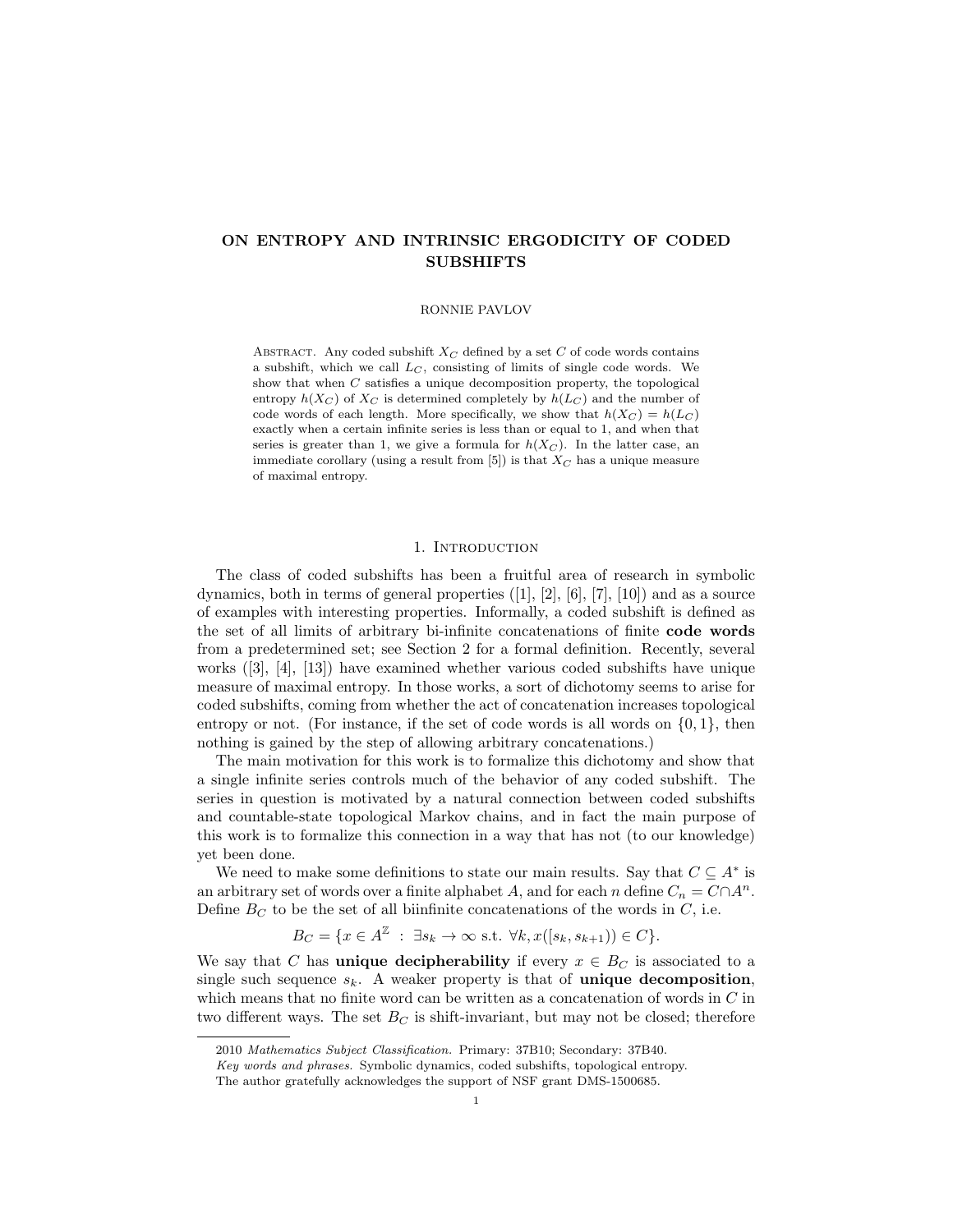#### 2 RONNIE PAVLOV

we define the **coded subshift** associated to C to be  $X_C = \overline{B_C}$ . We also define the following important subset of  $X_C$ :

 $L_C = \{x \in A^{\mathbb{Z}} : \forall k, x([-k,k]) \text{ is a subword of some word in } C\}.$ 

Clearly  $L_C \subseteq X_C$ . We note that  $L_C$  is empty if and only if C is finite. Most behavior of the coded subshift  $X_C$  is given by  $L_C$  and  $B_C$ , since every invariant measure  $\mu$  on  $X_C$  has  $\mu(L_C \cup B_C) = 1$ ; see Lemma 4.1.

As mentioned earlier, various recent works have suggested that much of the behavior of  $X_C$  is determined by whether the inequality  $h(X_C) > h(L_C)$  holds. Most notably, it was shown in [5] (see Theorem1.4 below) that this inequality implies uniqueness of the measure of maximal entropy, and in [3] (see Theorem 1.5 below) that under the additional assumption of unique decipherability, that measure has several desirable statistical properties (for instance, it is essentially Bernoulli, modulo possible periodic behavior). In the other direction, the examples from [4] and [13] with multiple measures of maximal entropy are obtained by choosing  $C$  so that  $L<sub>C</sub>$  is a simple subshift with multiple MMEs, and then proving that  $h(X_C) = h(L_C)$ .

The main results of this work show that the generating function

$$
f_C(\alpha) = \sum_{j \in \mathbb{N}} |C_j| e^{-j\alpha}
$$

completely determines whether  $h(X_C) > h(L_C)$ , and can be used to solve for  $h(X_C)$ when it is not equal to  $h(L_C)$ . We note that  $f_C(\alpha)$  may be infinite, but that it is continuous and strictly decreasing (since at least one  $|C_i|$  is positive) on its interval of convergence.

Our main results are the following.

**Theorem 1.1.** If  $f_C(h(L_C)) < 1$ , then  $h(X_C) = h(L_C)$  and every measure of maximal entropy on X has support contained in L.

**Theorem 1.2.** If  $f_C(h(L_C)) = 1$ , then  $h(X_C) = h(L_C)$ , and there may or may not be a measure of maximal entropy on X with support not contained in L.

**Theorem 1.3.** If  $f_C(h(L_C)) > 1$  and C has unique decomposition, then  $h(X_C) >$  $h(L_C)$  and in fact  $h(X_C)$  is the unique solution to the equation  $f_C(x) = 1$ .

As mentioned earlier, it is known that  $h(X_C) > h(L_C)$  implies some useful properties for  $X_C$ . (In both of the following results, we give versions using our notation which are equivalent to those in the referenced works by Corollary 4.3.)

**Theorem 1.4.** ([5], Theorem B) If  $X_C$  is a coded subshift, and if  $h(X_C) > h(L_C)$ , then  $X_C$  has a unique measure of maximal entropy.

Under the additional assumption of unique decipherability, [3] yields more information. In fact, the results there are more general, applying to the equilibrium state of any Hölder continuous potential  $\phi$ . We state a version here only for MMEs (which correspond to equilibrium states for  $\phi = 0$ ).

**Theorem 1.5.** ([3], Theorem 1.6) If  $X_C$  is a coded subshift on a finite alphabet generated by a set C of code words with unique decipherability, and if  $h(X_C)$  >  $h(L_C)$ , then the unique measure of maximal entropy on  $X_C$  satisfies additional conditions (ii) - (iv) from Theorem 1.1 of [3].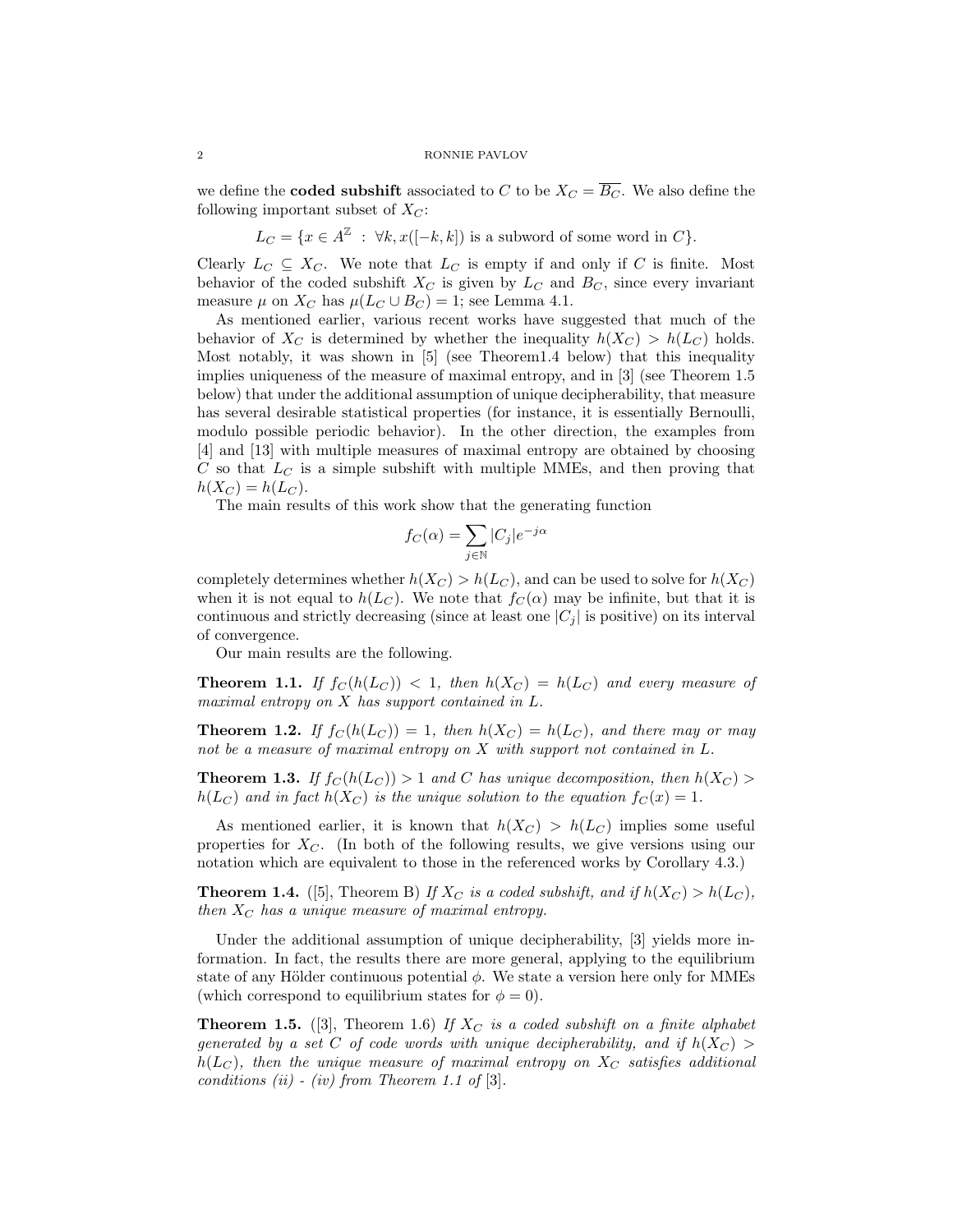The following corollary is immediate.

**Corollary 1.6.** If  $f_C(h(L_C)) > 1$  and C has unique decomposition, then  $X_C$  has a unique measure of maximal entropy (which satisfies additional conditions (ii) - (iv) from Theorem 1.1 of [3] if C has unique decipherability).

Theorems 1.1, 1.2, and 1.3 are proved via the following auxiliary results, which may be of independent interest.

**Theorem 1.7.** If  $\alpha > h(L_C)$  and  $f_C(\alpha) < 1$ , then  $h(X_C) \leq \alpha$ .

**Theorem 1.8.** If  $f_C(\alpha) > 1$  and C has unique decomposition, then  $h(X_C) > \alpha$ .

## acknowledgments

The author would like to thank Karl Petersen and Omri Sarig for several useful discussions.

## 2. General definitions

**Definition 2.1.** For any finite alphabet A, the **full shift** over A is the set  $A^{\mathbb{Z}} =$  ${\ldots} x_{-1}x_0x_1 \ldots : x_i \in A$ , which is viewed as a compact topological space with the (discrete) product topology.

**Definition 2.2.** A word over A is a member of  $A^{\{i,i+1,\ldots,j\}}$  for some  $i < j$ , whose length  $j-i+1$  is denoted by |w|. The set  $\bigcup_{i,j\in\mathbb{Z},i\leq j} A^{\{i,i+1,\ldots,j\}}$  of all words over A is denoted by  $A^*$ . For any n, we use  $A^n$  to denote the set  $A^{\{1,\ldots,n\}}$ .

**Definition 2.3.** The **shift action**, denoted by  $\{\sigma^n\}_{tn \in \mathbb{Z}}$ , is the Z-action on a full shift  $A^{\mathbb{Z}}$  defined by  $(\sigma^n x)_m = x_{m+n}$  for  $m, n \in \mathbb{Z}$ .

**Definition 2.4.** A subshift is a closed subset of a full shift  $A^{\mathbb{Z}}$  which is invariant under the shift action, which is a compact space with the induced topology from  $A^{\mathbb{Z}}$ .

The single shift  $\sigma := \sigma^1$  is an automorphism on any subshift, and so for any subshift X,  $(X, \sigma)$  is a topological dynamical system.

**Definition 2.5.** The language of a subshift X, denoted by  $\mathcal{L}(X)$ , is the set of all words which appear in points of X. For any  $n \in \mathbb{Z}$ ,  $\mathcal{L}_n(X) := \mathcal{L}(X) \cap A^n$ , the set of words in the language of  $X$  with length  $n$ .

**Definition 2.6.** For any subshift and word  $w \in \mathcal{L}_n(X)$ , the **cylinder set** [w] is the set of all  $x \in X$  with  $x_1x_2 \ldots x_n = w$ .

The main class of subshifts which we treat in this work are the coded subshifts.

**Definition 2.7.** For any set  $C$  of words on an alphabet  $A$ , define

 $B_C = \{x \in A^{\mathbb{Z}} \; : \; \exists s_k \to \infty \text{ s.t. } \forall k, x([s_k, s_{k+1})) \in C\},\$ 

 $L_C = \{x \in A^{\mathbb{Z}} : \forall k, x([-k, k]) \text{ is a subword of some word in } C\},\$ 

and let  $X_C = \overline{B_C}$ . We call  $X_C$  the **coded subshift** associated to C.

As mentioned in the introduction, to any  $C$  we also associate the following generating function:

$$
f_C(\alpha) = \sum_{j \in \mathbb{N}} |C_j| e^{-j\alpha}.
$$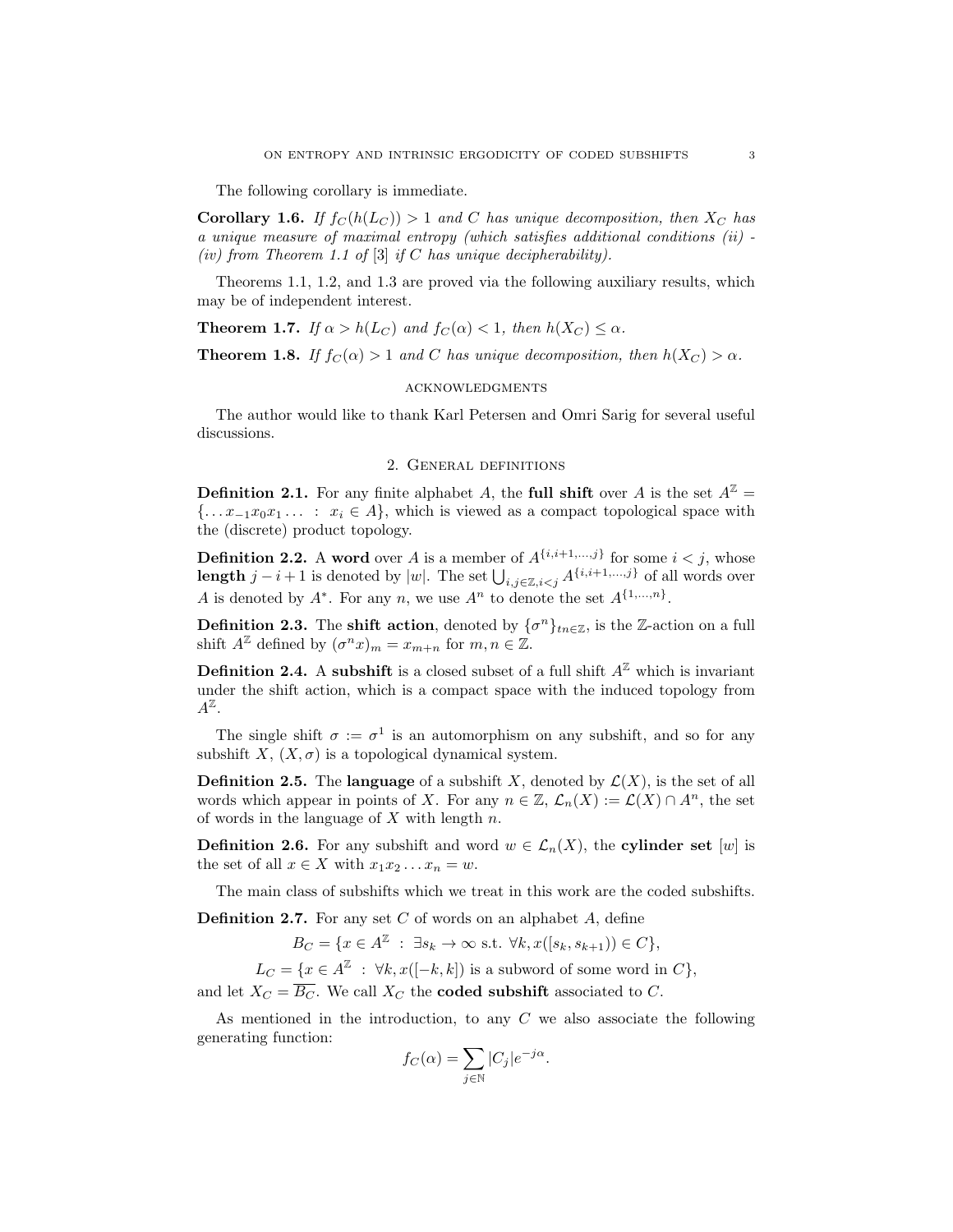**Definition 2.8.** A set C of words on an alphabet A has unique decipherability if no bi-infinite sequence can be written as a bi-infinite concatenation of words in  $C$  in multiple ways.

**Definition 2.9.** A set  $C$  of words on an alphabet  $A$  has unique decomposition if no word can be written as a finite concatenation of words in  $C$  in multiple ways.

**Definition 2.10.** The **topological entropy** of a subshift  $X$  is

$$
h(X) := \lim_{n \to \infty} \frac{1}{n} \ln |\mathcal{L}_n(X)|.
$$

A standard subadditivity argument shows that this limit is in fact an infimum, i.e. for all  $n, h(X) \leq \frac{1}{n} \ln |\mathcal{L}_n(X)|$ . Alternately, for all  $n$ ,

$$
|\mathcal{L}_n(X)| \ge e^{nh(X)}.
$$

We also need some definitions from measure-theoretic dynamics; all measures considered in this paper will be Borel probability measures on a full shift  $A^{\mathbb{Z}}$ .

**Definition 2.11.** A measure  $\mu$  on  $A^{\mathbb{Z}}$  is **ergodic** if any measurable set C which is shift-invariant, meaning  $\mu(C\Delta\sigma C) = 0$ , has measure 0 or 1.

Not all  $\sigma$ -invariant measures are ergodic, but a well-known result called the ergodic decomposition shows that any non-ergodic measure can be written as a "convex combination" (formally, an integral) of ergodic measures; see Chapter 6 of [17] for more information.

**Definition 2.12.** For any  $\sigma$ -invariant measure  $\mu$  on a full shift  $A^{\mathbb{Z}}$ , the **measure**theoretic entropy of  $\mu$  is

$$
h(\mu) := \lim_{n \to \infty} \frac{-1}{n} \sum_{w \in A^n} \mu([w]) \ln \mu([w]),
$$

where terms with  $\mu([w]) = 0$  are omitted from the sum.

**Definition 2.13.** For any subshift  $X$ , a measure of maximal entropy on  $X$  is a measure  $\mu$  with support contained in X for which  $h(\mu) = h(X)$ .

It is well-known that every subshift has at least one measure of maximal entropy, and the ergodic decomposition and affineness of the entropy map (see Theorem 8.7(ii) in [17]) imply that every measure of maximal entropy on a subshift is a convex combination of ergodic measures of maximal entropy.

### 3. Countable-state topological Markov chains

A countable-state topological Markov chain is given by a countable graph G, which for our purposes we assume to be connected; the associated edge shift  $E(G)$  is just the set of biinfinite paths on G, where all edges are considered distinct objects. There is a well-known classification of  $E(G)$ , for which we need some notation. For any vertex u, define  $p(u, n)$  to be the number of cycles of length n which begin and end with u, and define  $s(u, n)$  to be the number of those cycles (of length n) whose only occurrences of u are at the beginning and end. The **Gurevich** entropy  $h(G)$  is then defined by

$$
h(G) = \lim_{n \to \infty} \frac{\ln |p(u, n)|}{n}
$$

.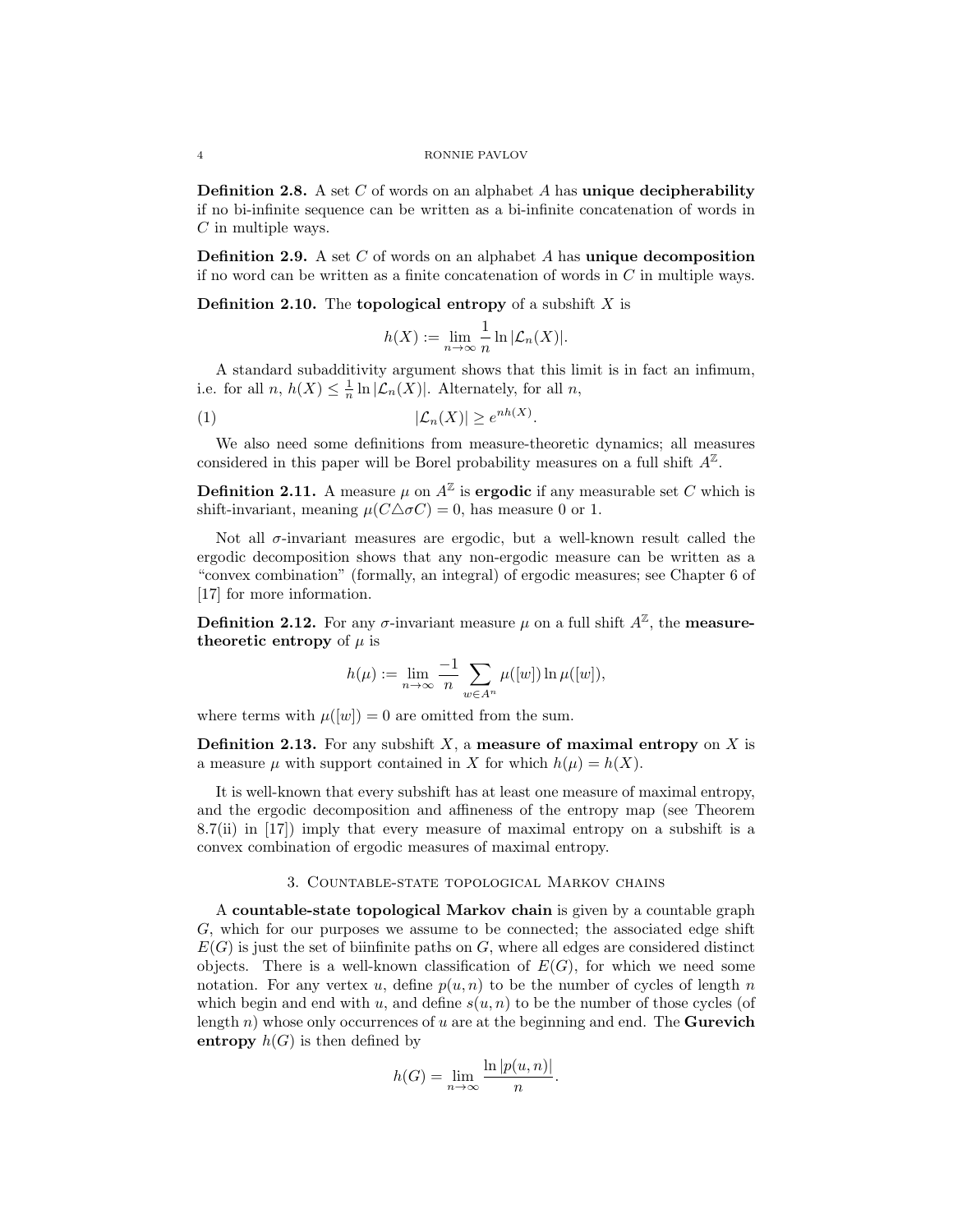Connected countable graphs G can then be classified into three categories, according to the following classification of Vere-Jones (originally proved in [16]; also see  $[15]$ ).

- *G* is transient if  $\sum_{n=1}^{\infty} s(u, n)e^{-nh(G)} < 1$ .
- G is null recurrent if  $\sum_{n=1}^{\infty} s(u, n)e^{-nh(G)} = 1$ ,  $\sum_{n=1}^{\infty} s(u, n)ne^{-nh(G)} = \infty$ .
- G is positive recurrent if  $\sum_{n=1}^{\infty} s(u, n)e^{-nh(G)} = 1$ ,  $\sum_{n=1}^{\infty} s(u, n)ne^{-nh(G)} <$ ∞.

The following theorem will be relevant for our purposes.

**Theorem 3.1.** ([8]) There exists a Borel probability measure on  $E(G)$  with entropy  $h(G)$  if and only if G is positive recurrent.

We now return to coded subshifts. Given a set  $\mathcal{C}$ , there is a natural countable labeled graph  $\mathcal{G}_C = (G_C, \ell_C)$  associated to it, which is obtained by fixing a distinguished vertex u and, for every word w in any  $C_n$ , associating a loop of length  $n$  labeled by  $w$  which starts and ends at  $u$ ; all of these loops are vertex-disjoint except for u. We note that in  $G_C$ ,  $s(u, n) = |C_n|$  and  $p(u, n) \leq |\mathcal{L}_n(X)|$ , and so  $h(X_C) \ge h(G_C)$ . We also note that  $f_C(h(G_C)) = \sum_{n=1}^{\infty} s(u, n) e^{-nh(G_C)}$ , which is less than or equal to 1 for all three possible types of G listed above.

Then the map  $\ell_C$  associates a label sequence to any path in  $E(G_C)$ ; it is simple to check that any such label sequence is in  $X_C$ , and in fact in  $B_C$ , the set of biinfinite concatenations of code words. This suggests that  $\ell_C$  may yield a correspondence between properties of  $X_C$  (such as entropy) and of  $E(G_C)$ . There are, however, some immediate obstacles. First,  $\ell_{\mathcal{C}}$  is injective only when C has unique decipherability, and so generally,  $\ell_C$  may not preserve entropy. Secondly, the subset  $B_C$  may have significantly lower entropy than  $X_C$  itself. This in some sense reflects the intrinsic difference between the compact space  $X$  and the noncompact  $\ell(E(G_C)) = B_C$ .

Remark 3.2. One can of course try to deal with this issue by compactifying  $G_C$ , and in some works, including [15], results are shown regarding the one-point compactification  $E(G)$ . However, this contains far less information than X since different limits of pieces of loops have decidedly different limits in  $L<sub>C</sub>$ , whereas all converge to the same point in  $E(G_C)$ .

As mentioned in the introduction, some aspects of our results are immediate corollaries of this connection to  $E(G_C)$ . For instance, here is a brief informal alternate proof of the portion of Theorem 1.3 implying  $h(X_C) > h(L_C)$  (but not the formula for  $h(X_C)$ .) Assume that  $f_C(h(L_C)) > 1$ . Recall that  $f_C(h(G_C)) \leq 1$ (since  $|C_n| = s(u, n)$ ); since f is decreasing,  $h(G_C) > h(L_C)$ . We also recall that it is always true that  $h(X_C) \ge h(G_C)$ , so  $h(X_C) \ge h(G_C) > h(L_C)$ .

We will not need  $E(G_C)$  again until Section 5, where we will use  $\ell_C$  to give examples with and without measures of maximal entropy with support not contained in L, completing the proof of Theorem 1.2.

Remark 3.3. We should note that extremely careful treatment of the behavior of  $\ell$ <sub>C</sub> under unique decipherability is exactly what's used in [3] to prove Theorem 1.5 above, under the assumption that  $h(L_C) < h(X_C)$ .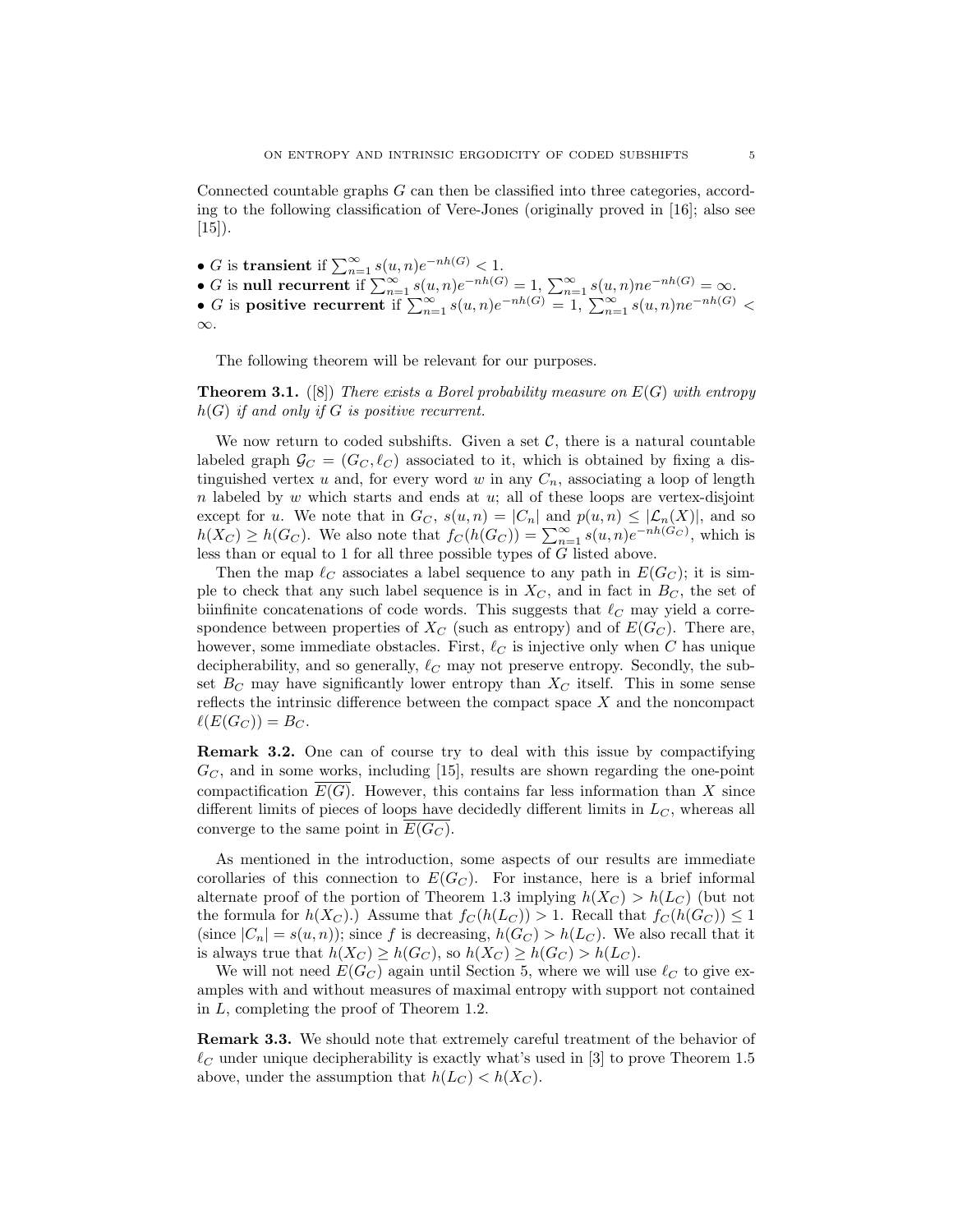Remark 3.4. Under the additional assumption of unique decipherability/decomposition on C, our Theorems 1.1 and 1.2 could possibly alternately be proved by using the map  $\ell<sub>C</sub>$  and existing knowledge about transient/null recurrent countable graphs.

Remark 3.5. In [14], some related results were obtained, including an example of a coded subshift  $X_C$  with  $h(X_C) > h(G_C)$  and a method for computation of entropy of an arbitrary irreducible SFT by writing it as a coded shift with  $|C| < \infty$ (corresponding to the case  $L = \emptyset$ ) and solving  $f_C(h(X_C)) = 1$ , referred to as the "loop method." He also proved the formula  $f_C(h(X_C)) = 1$  for some examples with  $|C| = \infty$ , though not in complete generality. (See Example 5.9 for more details.)

In the future, where a set  $C$  of code words is fixed and there is no danger of ambiguity, we will omit the subscripts on  $f_C$ ,  $L_C$ ,  $B_C$ ,  $\ell_C$ , and  $X_C$  (and other auxiliary objects dependent on C) for readability.

### 4. Proofs

We first verify the following simple claim from the introduction.

## **Lemma 4.1.** For any C and any measure  $\mu$  on X,  $\mu((L \cup B)^c) = 0$ .

*Proof.* By definition, for any  $x \in X \setminus B = \overline{B} \setminus B$ , there exists N so that either  $x([N,n])$  is a subword of a word in C for all  $n > N$  or  $x([n,N])$  is a subword of a word in C for all  $n < N$ . If in addition  $x \notin L$ , then in the first case, there must exist a minimal such N, else  $x \in L$ ; define  $Y_N$  to be the set of all points associated to a minimal such N in this way. Similarly, define  $Z_N$  to be the set of all points in the second case associated to a maximal such  $N$ . Then,

$$
(L\cup B)^c = \bigcup_{N\in\mathbb{Z}} Y_N \cup \bigcup_{N\in\mathbb{Z}} Z_N.
$$

However, clearly  $Y_N = \sigma^n Y_0$  and  $Z_N = \sigma^n Z_0$  for all N, and just as clearly, the sets  $Y_N$  are all disjoint and the sets  $Z_N$  are all disjoint. Therefore, they all must have zero measure for any measure  $\mu$  on X, and so by countable additivity  $(L \cup B)^c$  does as well.  $\square$ 

We also need a simple result relating  $C_n$  and the language of the subshift  $L$ , which is nontrivial since only words appearing within words in  $C$  arbitrarily far from the center are actually in the language of L. We can, however, use the following fact from [4].

**Lemma 4.2.** ([4], Lemma 2.7) For any set of words  $S$  which is closed under subwords, if we define  $S_n = S \cap A^n$  and define the subshift

$$
Y(S) = \{ y \in A^{\mathbb{Z}} : \forall k, y([-k,k]) \text{ is a subword of some word in } S \},
$$
  

$$
\max_{m \in \mathbb{Z}} \frac{\ln |S_n|}{|S_m|} = h(Y(S))
$$

then lim sup n→∞ n  $=$  =  $n(Y(S)).$ 

For any set C of code words, if one defines  $S$  to be the set of all subwords of  $C$ , then S is closed under subwords and it's easily checked that  $Y(S) = L_C$ , yielding the following immediate corollary.

**Corollary 4.3.** For a set C, define  $W_n = W_n(C)$  to be the set of n-letter subwords of some word in C. Then

ln |Wn|

$$
\limsup_{n \to \infty} \frac{\ln |W_n|}{n} = h(L_C).
$$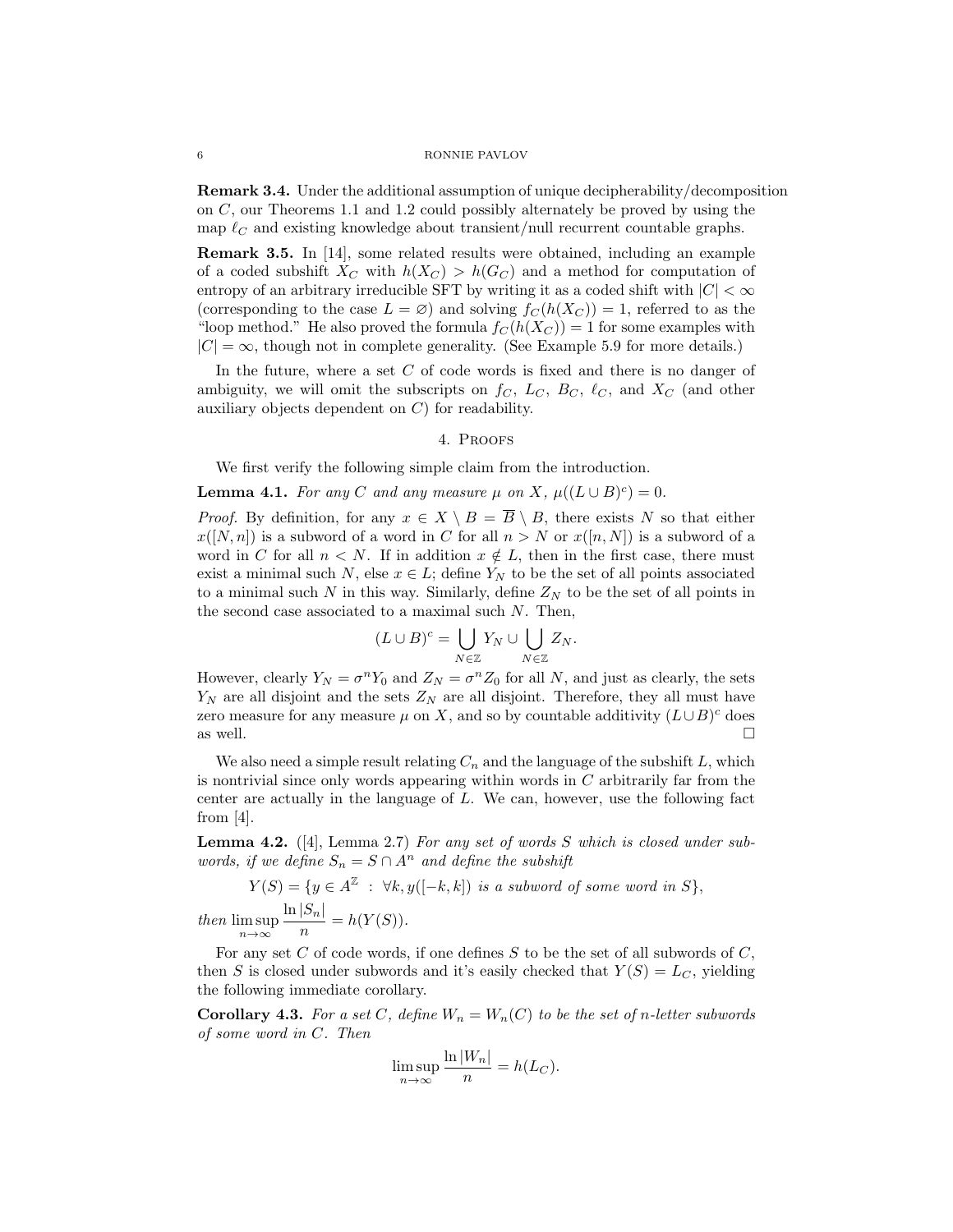We begin with the proofs of the auxiliary Theorems 1.7 and 1.8.

*Proof of Theorem 1.7.* Fix a set C of code words, and suppose that  $\alpha > h(L)$  and that  $f(\alpha) < 1$ . For future reference, denote by  $P_n$ ,  $S_n$ , and  $W_n$  the sets of *n*-letter prefixes, suffixes, and subwords (respectively) of words in C. (We again suppress the dependence on C of these objects for readability.) Note that  $P_n, S_n \subseteq W_n$ . Then by Corollary 4.3, for every  $\epsilon$ , there exists M so that for all n,

$$
(2) \t\t\t |P_n|, |S_n|, |W_n| < Me^{n(h(L)+\epsilon)}.
$$

Our proof proceeds via simply bounding  $|\mathcal{L}_n(X)|$  from above for each n. By the definition of X, every word in  $\mathcal{L}(X)$  is a subword of a finite concatenation of words from C. We can partition words in  $\mathcal{L}(X)$  by associating to any w the smallest number  $k$  of words in  $C$  which must be concatenated to create a word containing w. This gives

$$
\mathcal{L}_n(X) = W_n \cup \left( \bigcup_{k=2}^{\infty} \bigcup_{n_1 + \ldots + n_k = n, n_i > 0} S_{n_1} C_{n_2} \ldots C_{n_{k-1}} P_{n_k} \right).
$$

This yields the following inequality:

$$
|\mathcal{L}_n(X)| \leq |W_n| + \sum_{k=2}^{\infty} \sum_{n_1 + ... + n_k = n, n_i > 0} |S_{n_1}||C_{n_2}| \dots |C_{n_{k-1}}||P_{n_k}|.
$$

Choose  $\epsilon = \alpha - h(L)$  and apply (2):

$$
|\mathcal{L}_n(X)| < Me^{n\alpha} + \sum_{k=2}^{\infty} \sum_{n_1 + \dots + n_k = n, n_i > 0} M^2 e^{(n_1 + n_k)\alpha} \prod_{i=2}^{k-1} |C_{n_i}|.
$$

Some factoring yields

$$
|\mathcal{L}_n(X)| < e^{n\alpha} \left( M + nM^2 \sum_{k=2}^{\infty} \sum_{n_2 + \ldots + n_{k-1} = n, n_i > 0} \prod_{i=2}^{k-1} |C_{n_i}| e^{-n_i \alpha} \right).
$$

(The extra factor of n appears because a particular choice for  $n_2, \ldots, n_{k-1}$  could correspond to several different choices of  $n_1, \ldots, n_k$ , but not more than n.) Finally, we note that all terms in the second sum are part of the expansion of  $(f(\alpha))^{k-2}$  =  $\left(\sum_{j=1}^{\infty} |C_j|e^{-j\alpha}\right)^{k-2}$ , and so

$$
|\mathcal{L}_n(X)| < e^{n\alpha} \left( M + nM^2 \sum_{k=2}^{\infty} (f(\alpha))^{k-2} \right).
$$

Since  $f(\alpha) < 1$ , we rewrite as

$$
|\mathcal{L}_n(X)| < e^{n\alpha} \left( M + nM^2 \frac{1}{1 - f(\alpha)} \right).
$$

Taking logarithms, dividing by n, and letting  $n \to \infty$  shows  $h(X) \leq \alpha$ .

 $\Box$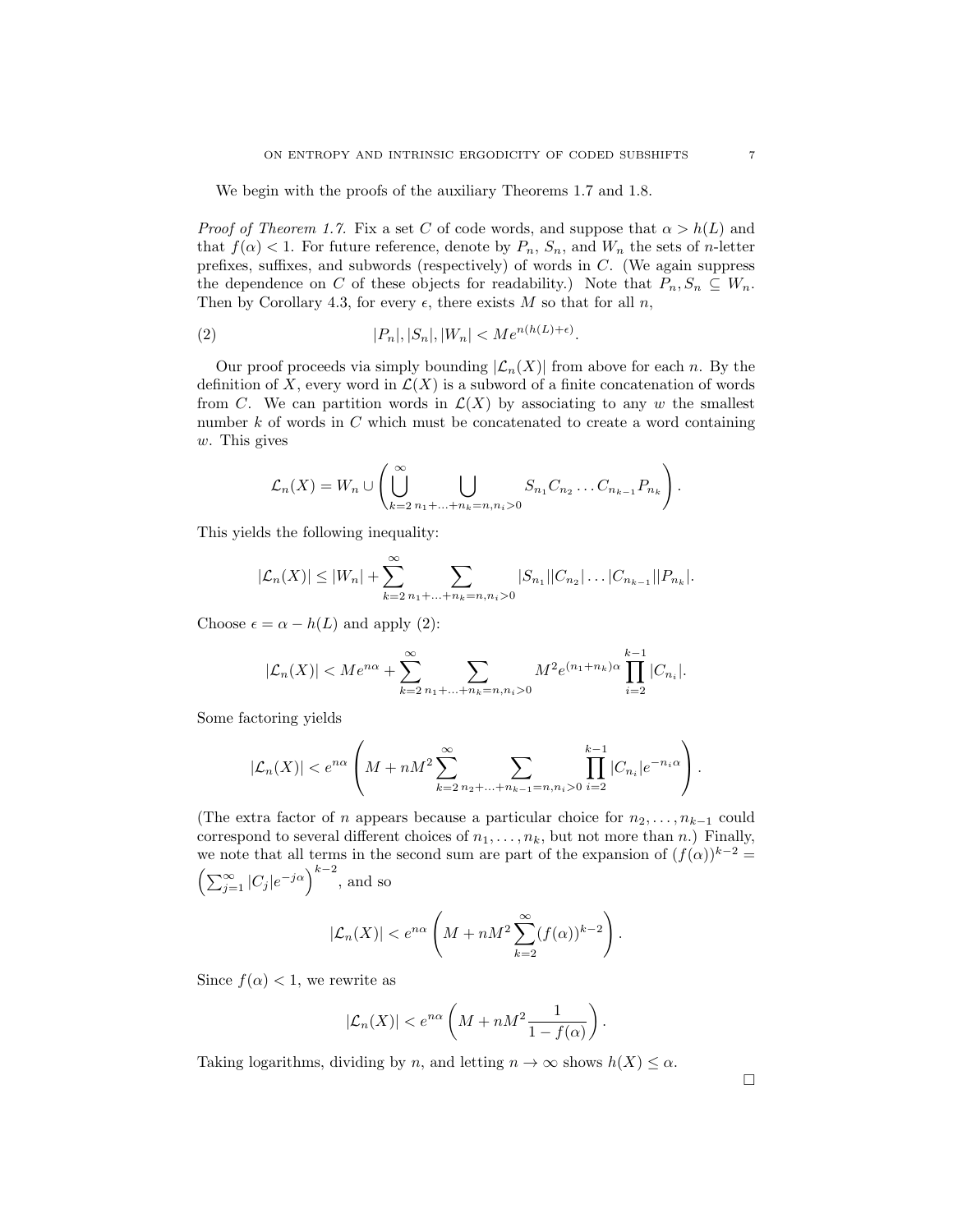### 8 RONNIE PAVLOV

*Proof of Theorem 1.8.* Suppose that C has unique decomposition and that  $f(\alpha)$ 1. Then clearly we can choose t so that  $\sum_{j=1}^{t} |C_j|e^{-j\alpha} > 1$ ; denote this truncated sum by  $\eta$ . For each k, consider the expansion

$$
\eta^k = \left(\sum_{j=1}^t |C_j| e^{-j\alpha}\right)^k = \sum_{n=k}^t \sum_{n_1 + \dots + n_k = n, 0 < n_i \le t} e^{-n\alpha} \prod_{i=1}^k |C_{n_i}|.
$$

Clearly we can choose  $n = N_k$  for which the first sum is maximized, yielding

$$
\frac{\eta^k}{tk} < \sum_{n_1+\ldots+n_k = N, 0 < n_i \leq t} e^{-N\alpha} \prod_{i=1}^k |C_{n_i}| \Rightarrow \sum_{n_1+\ldots+n_k = N, 0 < n_i \leq t} \prod_{i=1}^k |C_{n_i}| > \frac{e^{N\alpha} \eta^k}{tk}.
$$

We note that for every choice of  $n_1, \ldots, n_k > 0$  with  $\sum n_i = N$ , the sets of concatenations  $C_{n_1} \dots C_{n_k}$  are all in  $\mathcal{L}_N(X)$ , and that by unique decomposition, for different k-tuples  $(n_i) \neq (n'_i)$ , the associated collections of words are disjoint. Therefore,

$$
|\mathcal{L}_N(X)| \geq \sum_{n_1+\ldots+n_k=N, 0 < n_i \leq t} \prod_{i=1}^k |C_{n_i}| > \frac{e^{N\alpha} \eta^k}{tk}.
$$

Recall that  $k \leq N \leq tk$ , and so

$$
|\mathcal{L}_N(X)| > \frac{e^{N\alpha}\eta^{N/t}}{tN}.
$$

Since  $N \geq k$ , taking k to infinity will force N to approach infinity. We can then take logarithms, divide by  $N$ , and let  $N$  approach infinity to get

$$
h(X) \ge \alpha + t^{-2} \ln \eta.
$$

Since  $\eta > 1$ , this shows that  $h(X) > \alpha$ , completing the proof.

 $\Box$ 

We can now present the proofs of Theorems 1.2 and 1.3.

*Proof of Theorem 1.2.* Suppose that  $f(h(L)) \leq 1$ . Then, for every  $\alpha > h(L)$ ,  $f(\alpha) < 1$  since f is strictly decreasing. By Theorem 1.7, then  $h(X) \leq \alpha$ . Since  $\alpha > h(L)$  was arbitrary,  $h(X) \leq h(L)$ . However, since  $L \subseteq X$ ,  $h(L) \leq h(X)$ trivially, and so  $h(L) = h(X)$ . Examples 5.3 and 5.4 from Section 5 will demonstrate that X can either possess or not possess a measure of maximal entropy with support not contained in L.  $\Box$ 

*Proof of Theorem 1.3.* Suppose that C has unique decomposition and that  $f(h(L))$ 1. Since  $|C_n| < |A|^n$  for every n,  $\lim_{x\to\infty} f(x) = 0$ . Therefore, by the Intermediate Value Theorem, there exists  $x > h(L)$  for which  $f(x) = 1$ . We need to show that  $h(X) = x$ .

Since f is strictly decreasing, for every  $\alpha > x$ ,  $f(\alpha) < 1$ , and so  $h(X) \leq \alpha$ by Theorem 1.7. Since  $\alpha > x$  was arbitrary,  $h(X) \leq x$ . Similarly, for every  $\alpha \in [h(L), x), f(\alpha) > 1$ , and so  $h(X) \ge \alpha$  by Theorem 1.8; again since  $\alpha \in [h(L), x)$ was arbitrary,  $h(X) \geq x$ , completing the proof that  $h(X) = x$ .

 $\Box$ 

Finally we must prove Theorem 1.1, which requires a slightly different counting argument.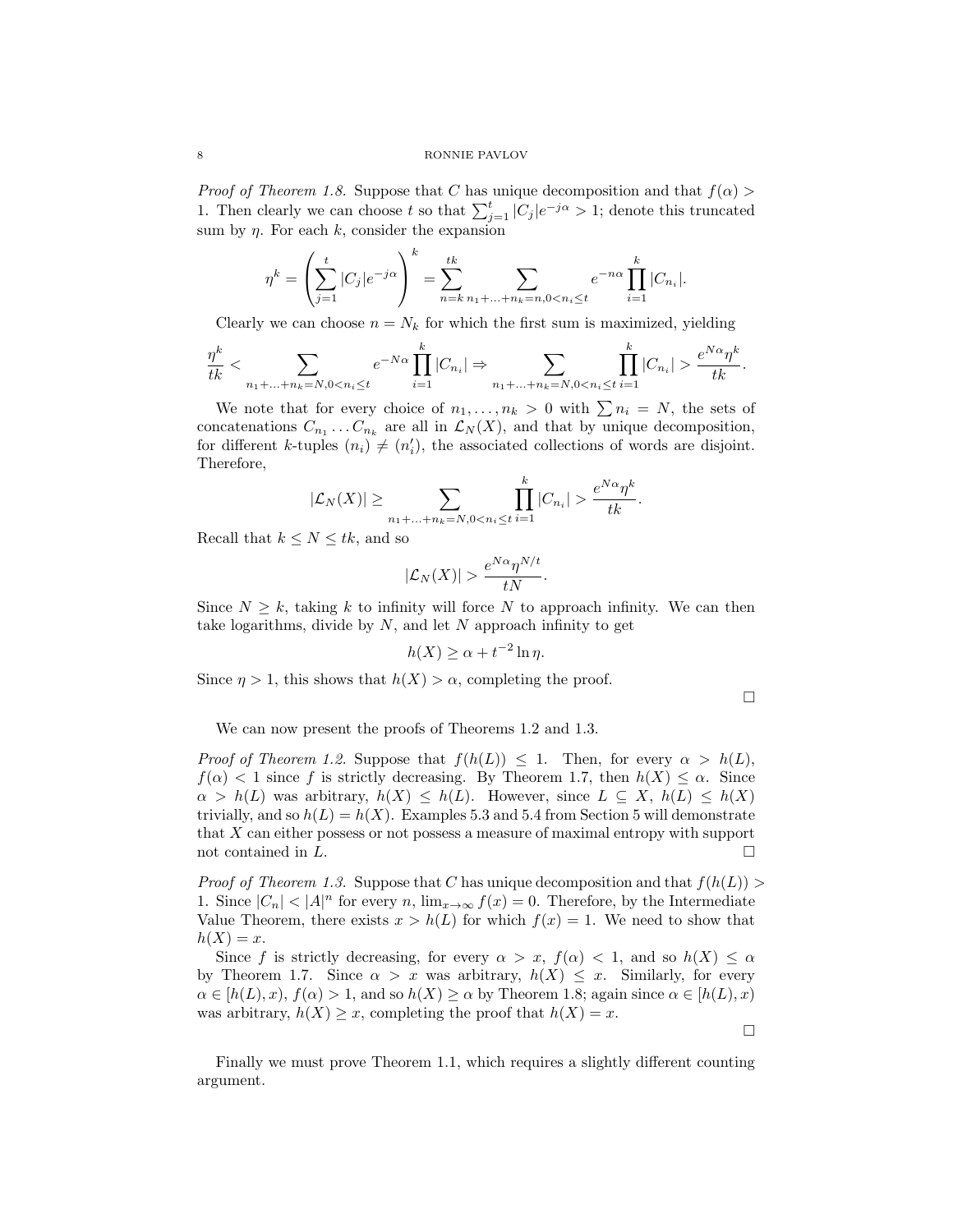*Proof of Theorem 1.1.* Suppose that  $f(h(L)) < 1$ , and consider any word  $u \in$  $\mathcal{L}(X) \setminus \mathcal{L}(L)$ . Since  $u \notin \mathcal{L}(L)$ , there exists N so that u does not appear as a subword of any C-word at a location with distance more than N from the beginning and end. (If this were not the case, then  $u$  would be contained in a sequence of C-words at distances arbitrarily far from the ends, implying  $u \in \mathcal{L}(L)$ .

Choose any ergodic measure  $\mu$  with  $\mu([u]) > 0$ . Then, for every n, define

$$
G_n = \{ w \in \mathcal{L}_n(X) : w \text{ contains at least } n(\mu([u])/2) \text{ occurrences of } u \}.
$$

By the ergodic theorem,  $\mu(G_n) \to 1$ , and so by standard arguments using definition of entropy (for a formal proof, see for example Lemma 4.8 of [12],

(3) 
$$
\liminf_{n \to \infty} \frac{\ln |G_n|}{n} \ge h(\mu).
$$

For any  $w \in G_n$ , we may decompose it as  $s_1w_2 \ldots w_{k-1}p_k$ , where  $s_1$  is a suffix of a word in C,  $p_k$  is a prefix of a word in C, and each  $w_i$  is in C. By definition of  $G_n$ , w contains at least  $n(\mu([u])/2)$  occurrences of u, each of which either contains or is within distance  $N$  of one or more of: the beginning of  $w$ , the end of  $w$ , or one of the  $k-1$  transitions in the concatenation  $s_1w_2 \ldots w_{k-1}p_k$ . This clearly implies that  $n(\mu([u])/2) \leq 2N + (k-1)(|u| + 2N) \leq k(|u| + 2N)$ . Put another way, every word in  $G_n$  has a decomposition as a subword of a concatenation of k words from C, where  $k \geq \beta n$  for  $\beta = \mu([u])/2(|u| + 2N) > 0$ .

Define  $P_n$ ,  $S_n$ , and  $W_n$  as in the proof of Theorem 1.7. Then a similar counting argument to the one used there yields

$$
|G_n| \leq \sum_{k \geq \beta n} \sum_{n_1 + ... + n_k = n, n_i > 0} |S_{n_1}| |C_{n_2}| \dots |C_{n_{k-1}}| |P_{n_k}|.
$$

Choose any  $0 < \epsilon < -\beta \ln f(h(L))$  and apply (2) to get

$$
|G_n| \leq \sum_{k \geq \beta n} n M^2 e^{n(h(L)+\epsilon)} \sum_{n_2 + \dots + n_{k-1} = n, n_i > 0} \prod_{i=2}^{k-1} |C_{n_i}| e^{-n_i(h(L)+\epsilon)}.
$$

Just as in the proof of Theorem 1.7, the inner sum is less than  $f(h(L) + \epsilon)^{k-2}$ , which in turn is less than  $(f(h(L)))^{k-2}$ , so

$$
|G_n| \le nM^2 e^{n(h(L)+\epsilon)} \sum_{k \ge \beta n} (f(h(L)))^{k-2}.
$$

Since  $f(h(L)) < 1$ , we rewrite as

$$
|G_n| \le \frac{nM^2}{1 - f(h(L))} e^{n(h(L) + \epsilon)} (f(h(L)))^{\beta n}.
$$

Taking logarithms, dividing by  $n$ , and taking the limit infimum as  $n$  approaches infinity (and recalling (3)) yields

$$
h(\mu) \le h(L) + \epsilon + \beta \ln f(h(L)) < h(L).
$$

Since  $h(X) > h(L)$  (in fact  $h(X) = h(L)$  by Theorem 1.2),  $\mu$  is not a measure of maximal entropy. Since  $\mu$  was an arbitrary ergodic measure giving  $[u]$  positive measure, we know that all ergodic measures of maximal entropy for X give  $|u|$  zero measure. Since every measure of maximal entropy on a subshift is a convex combination of ergodic measures of maximal entropy, in fact all measures of maximal entropy give [u] zero measure. Finally, since  $u \in \mathcal{L}(X) \setminus \mathcal{L}(L)$  was arbitrary, we are done.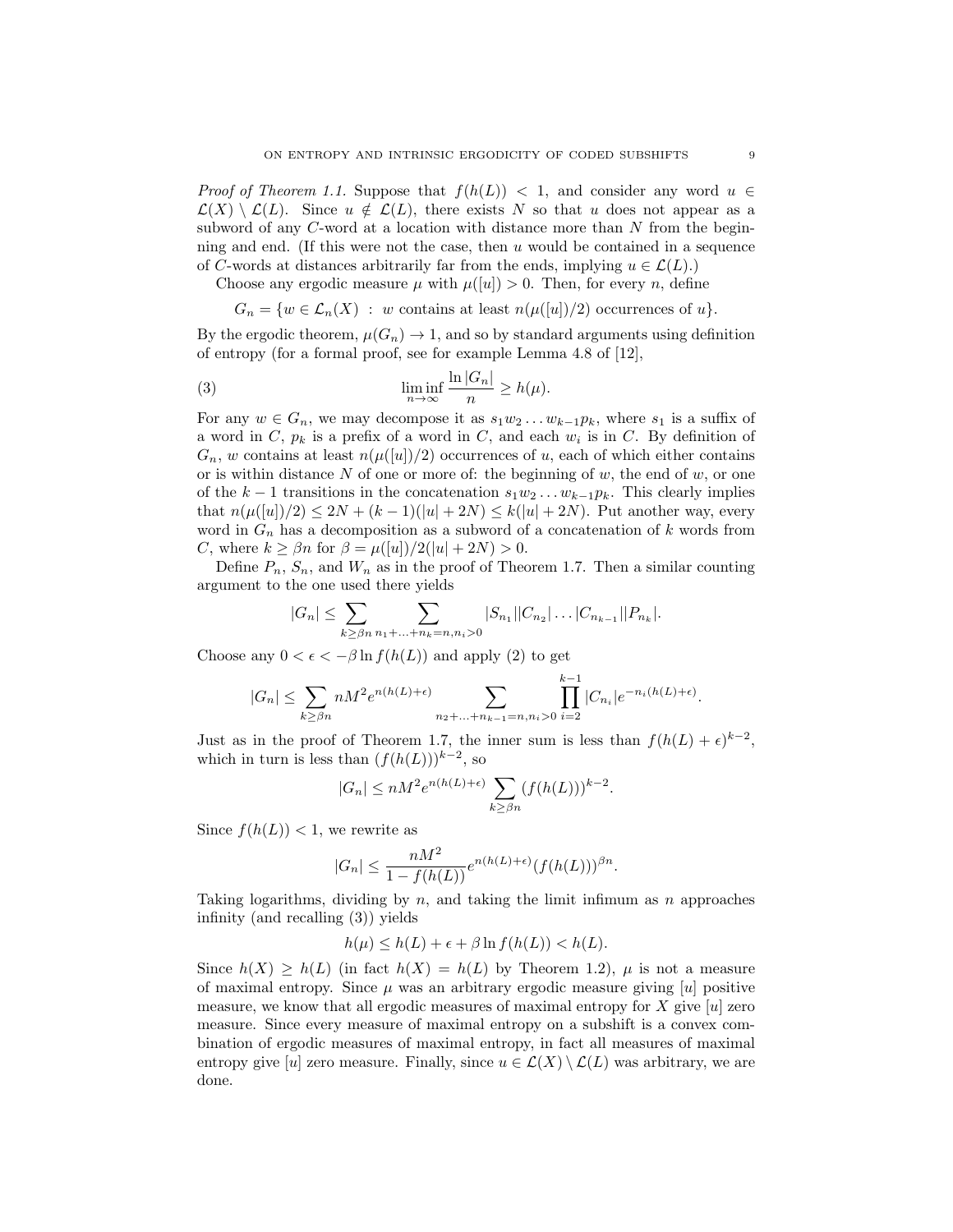### 5. examples

We first give examples of C with  $f_C(h(L_C)) = 1$  and where  $X_C$  either has or does not have an MME with support not contained in  $L<sub>C</sub>$ , completing the proof of Theorem 1.2. For both of these examples, we use the associated countable state Markov chain  $E(G_C)$  defined in Section 3. In general, the lack of structure of  $L_C$ (for instance, it could be the case that  $L_C = B_C = X_C!$ ) makes the analysis of the  $f_C(h(L_C)) = 1$  case via  $E(G_C)$  intractable. However, throughout this section all examples will have unique decipherability and will satisfy  $B_C \cap L_C = \emptyset$ , for which we have the following useful result.

**Proposition 5.1.** If C has unique decipherability,  $B_C \cap L_C = \emptyset$ , and  $f_C(h(L_C)) =$ 1, then  $X_C$  has an ergodic measure of maximal entropy with support not contained in  $L_C$  if and only if the associated countable state Markov chain  $E(G_C)$  has a measure of maximal entropy.

*Proof.* As usual, we suppress dependence on C for X, f, L, B, G, and  $\ell$  throughout the proof. Recall from Section 3 that the inequalities  $f(h(G)) \leq 1$  and  $h(X) \geq h(G)$ always hold. Since  $f(h(L)) = 1$ , this means that  $f(h(G)) \leq f(h(L))$  and so that  $h(X) \geq h(G) \geq h(L)$ . However, since  $f(h(L)) = 1$ , Theorem 1.2 implies that  $h(X) = h(L)$ , and so that all inequalities above are equalities. If  $\mu$  is an ergodic measure on X, then by Lemma 4.1 and the disjointness of B and L,  $\mu$  has support not contained in L if and only if  $\mu(B) = 1$ .

Recall the label map  $\ell$  from Section 3, which maps  $E(G)$  onto B. Since C has unique decipherability,  $\ell$  is bijective, and since it is also a Borel map which commutes with the shift, it yields a bijection between the measures of maximal entropy  $h(X)$  on X which give B measure 1 and the measures of maximal entropy  $h(G) = h(X)$  on  $E(G)$ . Therefore,  $E(G)$  has a measure of maximal entropy iff X has an ergodic measure  $\mu$  with measure not contained in L and entropy  $h(X)$ .

By the ergodic decomposition,  $X$  has an ergodic measure with support not contained in L and maximal entropy  $h(X)$  iff it has any measure (not necessarily ergodic) with these properties, and so the proof is complete.

 $\Box$ 

Remark 5.2. We suspect that with more work, Proposition 5.1 might be provable under the weaker assumption of unique decomposition. However, all examples to which we apply Proposition 5.1 will satisfy unique decipherability anyway, and so we do not need any such extensions in this work.

We may now present the examples for Theorem 1.2.

**Example 5.3.** Define  $C_{2n} = \{a_1 \dots a_n 0^n : a_i \in \{1,2\}\}\$ for all  $n \in \mathbb{N}, C_j = \emptyset$ for all odd j, and  $C = \bigcup_{j \in \mathbb{N}} C_j$ . Then C clearly has unique decipherability,  $L =$  $\{1,2\}^{\mathbb{Z}}\cup\{0^{\infty}\}\cup\{x : \exists k \text{ s.t. } \forall i < k \ x_i \in \{1,2\}, \forall i \geq k \ x_i = 0\},\text{ and so } h(L) = \ln 2.$ Then,

$$
f(h(L)) = \sum_{j=1}^{\infty} |C_j| e^{-jh(L)} = \sum_{n=1}^{\infty} 2^n 2^{-2n} = 1.
$$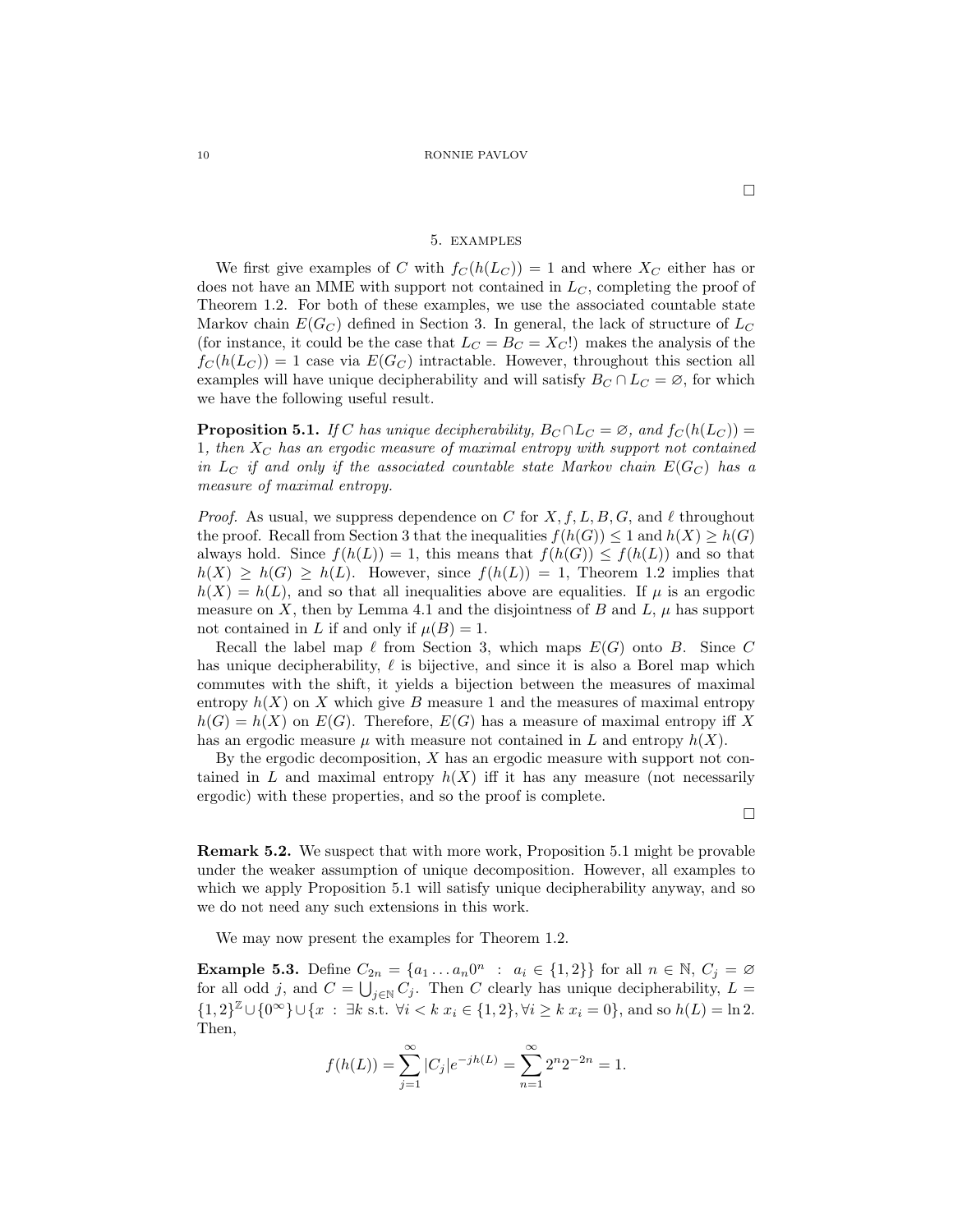As in the proof of Proposition 5.1, we now know that  $h(X) = h(G) = h(L) = \ln 2$ , and so

$$
\sum_{n=1}^{\infty} ns(n, u)e^{-nh(G)} = \sum_{n=1}^{\infty} 2n2^{n}2^{-2n} = 4 < \infty.
$$

Therefore,  $E(G)$  is positive recurrent, and so has a measure with entropy  $h(G)$ . By Proposition 5.1, X has an MME with support not contained in L.

**Example 5.4.** Define  $C_{n+\lfloor \log_2 n \rfloor} = \{a_1 \dots a_n 0^{\lfloor \log_2 n \rfloor} : n \geq 2, a_i \in \{1, 2, 3, 4\}\}\$ for every  $n \in \mathbb{N}$ ,  $C_j = \emptyset$  for all other  $j \in \mathbb{N}$ , and  $C = \bigcup_{j \in \mathbb{N}} C_j$ . Then C clearly has unique decipherability,  $L = \{1, 2, 3, 4\}^{\mathbb{Z}} \cup \{0^{\infty}\} \cup \{x : \exists k \text{ s.t. } \forall i \leq k \ x_i \in$  $\{1, 2, 3, 4\}, \forall i \geq k \ x_i = 0\}, \text{ and so } h(L) = \ln 4. \text{ Then, }$ 

$$
f(h(L)) = \sum_{j=1}^{\infty} |C_j| e^{-jh(L)} = \sum_{n=2}^{\infty} 4^n 4^{-(n + \lfloor \log_2 n \rfloor)} = 1.
$$

As in the proof of Proposition 5.1, we now know that  $h(X) = h(G) = h(L) = \ln 4$ , and so

$$
\sum_{n=1}^{\infty} ns(n,u)e^{-nh(G)} = \sum_{n=2}^{\infty} (n+\lfloor \log_2 n \rfloor)4^n 4^{-(n+\lfloor \log_2 n \rfloor)} \ge \sum_{n=2}^{\infty} n 4^{-\log_2 n} = \sum_{n=2}^{\infty} \frac{1}{n} = \infty.
$$

Therefore,  $E(G)$  is null recurrent, and so does not have a measure with entropy  $h(G)$ . By Proposition 5.1, X does not have an MME with support not contained in L.

We conclude with a few examples from the literature which can be treated via our more general results. First, we consider the Dyck shift of [9].

**Example 5.5.** Choose the alphabet  $A = \{ ( , [ , ) , ] \}$ , and define C to be the set of all minimal words which reduce to the identity under the relations ( $) = |$  = id. For example, ([])  $\in C$ , but ([)]  $\notin C$  since it does not reduce to the identity, and ( )  $\lceil \cdot \rceil \notin C$  since it does reduce to the identity, but is not minimal with that property, since it can be decomposed into ( ) and [ ], which both reduce to the identity (and are in  $C$ .)

Then  $X = X_C$  is the so-called Dyck shift. Also, it is easily checked that every proper prefix of a word in C must have strictly more left parentheses/brackets than right ones, and the opposite is true for a proper suffix of a word in C. Therefore, no word can be both a proper prefix and proper suffix of words in C, and so C has unique decipherability. Also,  $L = L<sub>C</sub> = X$ ; this is most easily seen by noting that for any  $w_1, \ldots, w_k \in C$ , the word  $(w_1 \ldots w_k)$  (where the  $w_i$  are concatenated and then surrounded by one set of parentheses) is in C. Finally, it is known that  $h(X) = \ln 3$  and that X has multiple measures of maximal entropy (in fact exactly two ergodic ones; see [9]).

Therefore, by Corollary 1.6, it should be the case that  $f(h(L)) \leq 1$ , and in fact this is the case. It's well known that the number of ways to arrange  $n + 1$  sets of matching parentheses in an indecomposable way (without the two types listed above) is the *n*th Catalan number  $\frac{(2n-2)!}{n!(n-1)!}$ . For any  $n \geq 1$ ,  $C_{2n}$  is obtained by labeling each set of parentheses in every such word by one of two types (parentheses or brackets), and so  $|C_{2n}| = \frac{(2n-2)!}{n!(n-1)!}2^n$ . Also, the generating function for the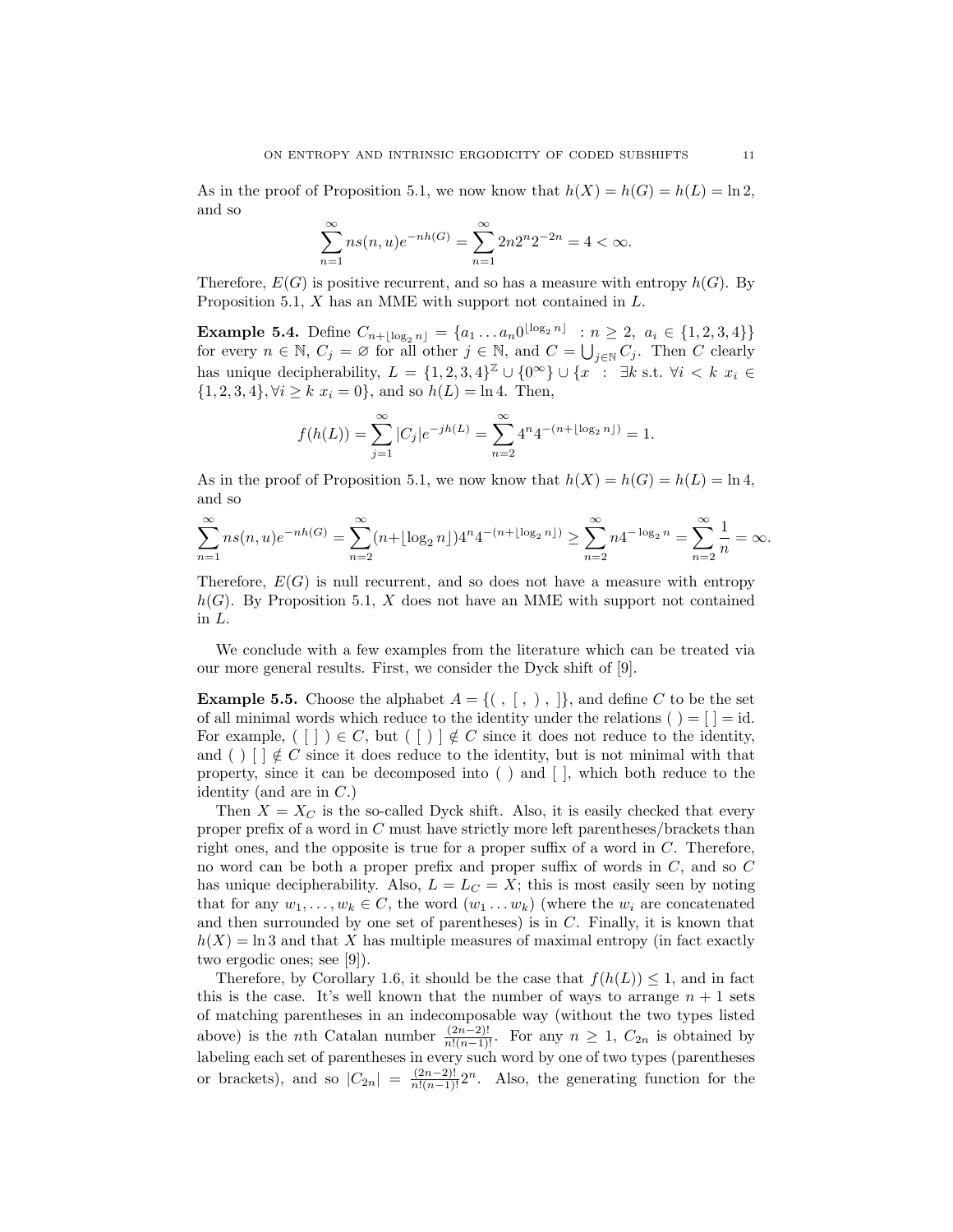Catalan numbers is

$$
\sum_{n=1}^{\infty} \frac{(2n-2)!}{n!(n-1)!} x^n = \frac{1 - \sqrt{1 - 4x}}{2}.
$$
  
(L)) =  $f(\ln 3) =$ 

$$
\sum_{n=1}^{\infty} \frac{(2n-2)!}{n!(n-1)!} 2^n e^{-2n \ln 3} = \sum_{n=1}^{\infty} \frac{(2n-2)!}{n!(n-1)!} \left(\frac{2}{9}\right)^n = \frac{1 - \sqrt{1 - 4(2/9)}}{2} = \frac{1}{3} \le 1,
$$

as expected.

Therefore,  $f(h)$ 

We now give some examples from [13], which are coded subshifts with various weakened specification properties and multiple measures of maximal entropy.

**Example 5.6.** Choose  $N > e^6$ , take  $A = \{-N, ..., N\}$ , and define  $C = \{0, w_1 ... w_n 0^k$ : all  $w_i \neq 0$ , all  $w_i$  have the same sign,  $k = 1 + |\ln n|$ . It is shown in [13] that the induced coded subshift  $X$  has a property called non-uniform specification (with gap function  $1 + |\ln n|$ .

It is easy to check that  $L = \{-N, \ldots, -1\}^{\mathbb{Z}} \cup \{1, \ldots, N\}^{\mathbb{Z}} \cup \{0^{\infty}\} \cup \{x$ :  $\exists k \text{ s.t. } \forall i < k \ x_i < 0, \forall i \geq k \ x_i = 0 \} \cup \{x : \exists k \text{ s.t. } \forall i < k \ x_i > 0, \forall i \geq k \ x_i = 0 \},$ and so  $h(L) = \ln N$ . Then  $f(h(L)) =$ 

$$
\sum_{n=1}^{\infty} |C_n| e^{-nh(L)} = e^{-\ln N} + \sum_{n=1}^{\infty} 2N^n e^{-(n+1 + \lfloor \ln n \rfloor) \ln N} = \frac{1}{N} \left( 1 + 2 \sum_{n=1}^{\infty} \frac{1}{N^{\lfloor \ln n \rfloor}} \right)
$$
  

$$
\leq \frac{3}{N} + 2 \sum_{n=2}^{\infty} \frac{1}{N^{\ln n}} = \frac{3}{N} + 2 \sum_{n=2}^{\infty} \frac{1}{n^{\ln N}} \leq \frac{3}{N} + 2 \int_{2}^{\infty} x^{-\ln N} = \frac{3}{N} + \frac{2}{\ln N - 1},
$$

which is less than 1 since  $N > e^6$ . Then by Theorem 1.1,  $h(X) = h(L) = \ln N$ , and so  $X$  has multiple measures of maximal entropy, namely the uniform Bernoulli measures on the disjoint full shifts  $\{-N, \ldots, -1\}^{\mathbb{Z}}$  and  $\{1, \ldots, N\}^{\mathbb{Z}}$ , which are both contained in L.

Example 5.7. Choose any  $N \geq 10$  and define  $A = \{-N, \ldots, -1, 1, \ldots, N\}$ . For every n, define  $P_n$  to be a subset of  $\{1, \ldots, N\}^n$  of minimal size which is 2-spanning in the Hamming metric, and define  $N_n = -P_n$ . Define  $C = \{uv : \exists n, m \text{ s.t. } u \in$  $P_n, v \in N_m$ . It is shown in [13] that the induced coded subshift X has a property called almost specification (with gap function  $g(n) = 4$ ).

The reader may check that  $L = \{-N, \ldots, -1\}^{\mathbb{Z}} \cup \{1, \ldots, N\}^{\mathbb{Z}} \cup \{x : \exists k \text{ s.t. } \forall i < k \}$  $k \ x_i < 0, \forall i \geq k \ x_i > 0$ }  $\cup \{x : \exists k \text{ s.t. } \forall i < k \ x_i > 0, \forall i \geq k \ x_i < 0\}$ , and so  $h(L) = \ln N$ .

To bound  $f(h(L))$ , we need bounds on  $|P_n| = |N_n|$  for  $n \in \mathbb{N}$ . Clearly  $|P_1|$  =  $|P_2| = 1$ , and it is shown in [13] that for  $n > 2$ ,  $|P_n| \le \min(N^{n-2}, 16n^{-2}N^n)$ . Therefore,

$$
f(h(L)) = \sum_{n=1}^{\infty} |C_n| e^{-nh(L)} = \sum_{n=1}^{\infty} \sum_{i=1}^{n-1} |P_i| |N_{n-i}| N^{-n} = \left(\sum_{m=1}^{\infty} |P_m| N^{-m}\right)^2
$$
  

$$
\leq \left(N^{-1} + \sum_{m=2}^{\infty} \min(N^{-2}, 16m^{-2})\right)^2 \leq \left(N^{-1} + 31N^{-2} + 16 \sum_{m=33}^{\infty} m^{-2}\right)^2
$$
  

$$
\leq (0.1 + 0.31 + 16 \int_{32}^{\infty} x^{-2} \, dx^{2} = (0.41 + 0.5)^{2} < 1.
$$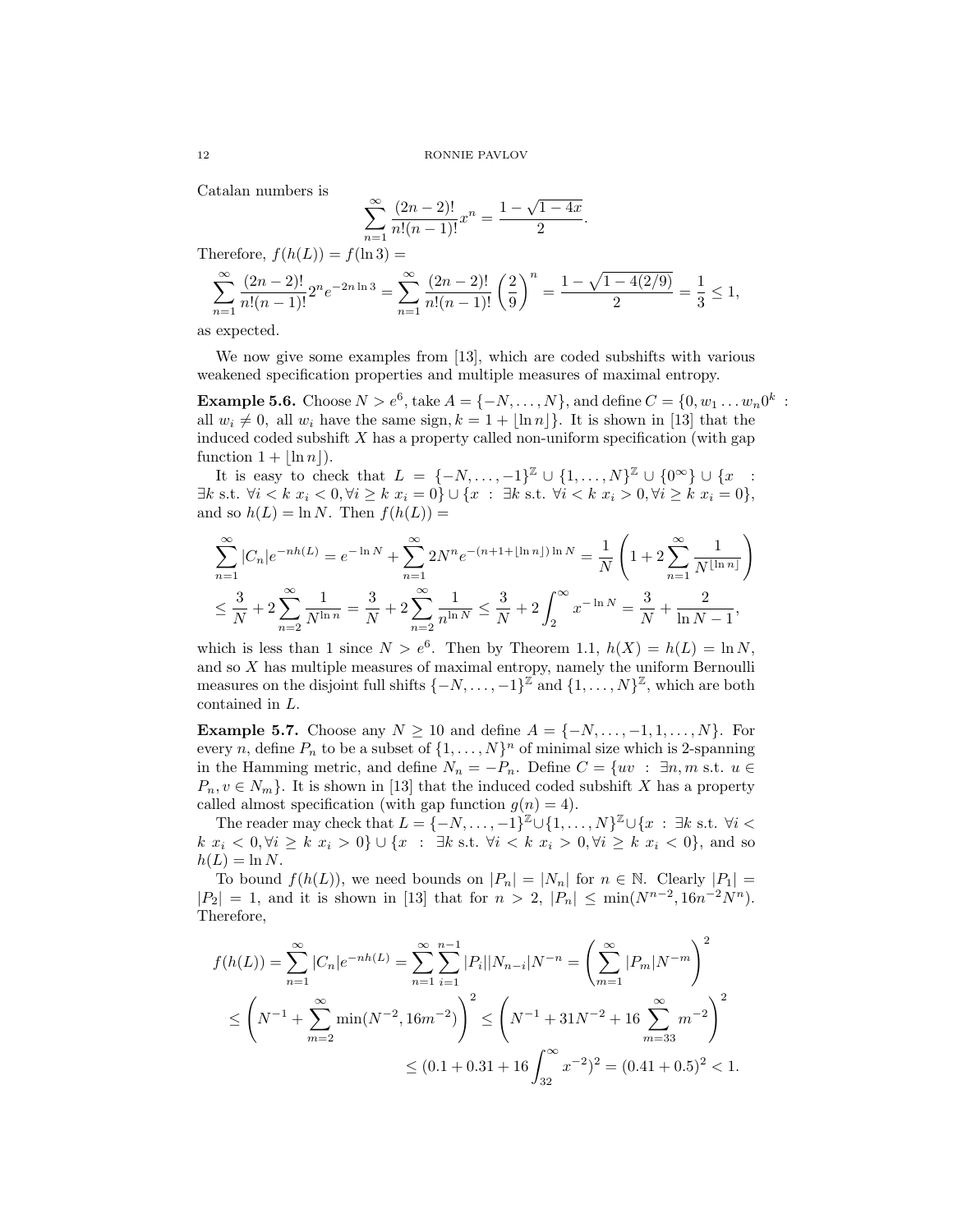Then by Theorem 1.1.  $h(X) = h(L) = \ln N$ , and again X has multiple measures of maximal entropy given by the uniform Bernoulli measures on the disjoint full shifts  $\{-N,\ldots,-1\}^{\mathbb{Z}}$  and  $\{1,\ldots,N\}^{\mathbb{Z}}$ , both of which are contained in L.

Remark 5.8. We do not give a full description here as the examples are a little more technical, but [11] contains different subshifts with the same weakened specification properties and multiple MMEs, which are also coded systems which could be placed into our framework.

Example 5.9. In [14], Petersen describes the so-called loop method for computing the entropy of an irreducible nearest-neighbor  $SFT Y$ . For any such  $Y$ , choose a distinguished letter a and for  $i \in \mathbb{N}$ , define  $T_i$  to be the set of words of length  $i + 2$ which begin and end with a and do not contain any other a. If we then define  $C =$  $\{w : \exists i \text{ s.t. } wa \in T_i\},\$  then it's easily checked that C has unique decipherability and that  $Y = X_C$ , the coded subshift induced by C. By irreducibility of Y, it's simple to see that L is just  $Y^{(a)}$ , the subshift of Y consisting of points which do not contain a.

Then, by irreducibility it's simple to show that there exists a distance  $D$  so that  $|T_i| \geq |\mathcal{L}_{i-D}(Y^{(a)})|$  for all a, and by (1), this is greater than or equal to  $e^{h(Y^{(a)})(i-D)}$ . Therefore,

$$
f(h(L)) = \sum_{n=1}^{\infty} |C_n| e^{-nh(L)} = \sum_{n=1}^{\infty} |T_{n+1}| e^{-nh(Y^{(a)})} \ge \sum_{n=1}^{\infty} e^{-h(Y^{(a)})(d-1)} = \infty > 1.
$$

Then by Theorem 1.3,  $h(Y)$  is the unique root  $\alpha$  of

$$
\sum_{n=1}^{\infty} |C_n| e^{-n\alpha} = 1.
$$

Since  $|C_n| = |T_{n-1}|$  for  $n > 0$ , this is the same as the logarithm of the root x of

(4) 
$$
\sum_{i=0}^{\infty} \frac{|T_i|}{x^{i+1}} = 1,
$$

which is precisely the formula described in [14].

**Remark 5.10.** As long as Y is an irreducible subshift for which  $\alpha$  is a synchronizing letter, it is true that  $Y = X_C$  for C as above. The reader may check that again  $L =$  $Y^{(a)}$ . Therefore, whenever Y is an irreducible subshift for which a is a synchronizing letter and

$$
\sum_{n=1}^{\infty} |T_{n+1}| e^{-nh(Y^{(a)})} > 1
$$

(in particular, if  $h(Y) > h(Y^{(a)})$ ), then the same formula for  $h(Y)$  holds, i.e. that it is the logarithm of the root  $x$  of  $(4)$ .

### **REFERENCES**

- [1] Jean Berstel and Dominique Perrin. Theory of codes, volume 117 of Pure and Applied Mathematics. Academic Press, Inc., Orlando, FL, 1985.
- [2] F. Blanchard and G. Hansel. Systèmes codés. Theoret. Comput. Sci.,  $44(1):17-49$ , 1986.
- [3] Vaughn Climenhaga. Specification and towers in shift spaces.  $ArXiv$  e-prints, February 2015.
- [4] Vaughn Climenhaga and Ronnie Pavlov. One-sided almost specification and intrinsic ergodicity. ArXiv e-prints, October 2017.